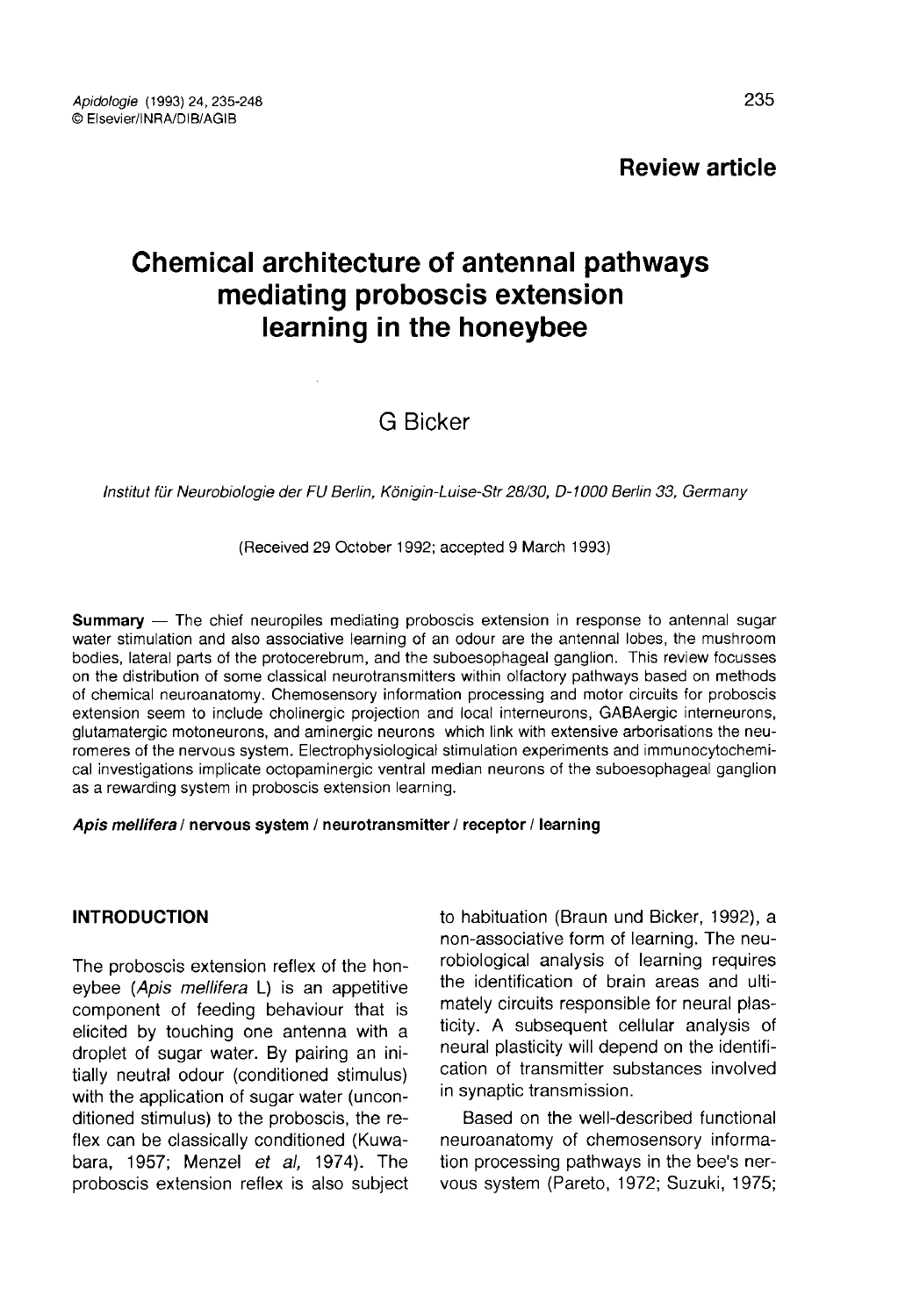Arnold et al, 1985; Mobbs, 1985; Flanagan and Mercer, 1989; Rehder, 1989), this review will focus mainly on the chemical neuroanatomy of neuropiles, which participate in mediating or modulating the proboscis extension reflex. Chemical neuroanatomy describes the histochemical and immunocytochemical detection of neurotransmitter-related properties in the nervous system, bridging anatomy and neurochemistry.

The chief neuropiles mediating proboscis extension in response to antennal sugar water stimulation and also associative learning of an odour are the antennal lobes, the mushroom bodies, parts of the lateral protocerebrum, and the suboesophageal ganglion (Mobbs, 1985) (fig 1). The antennal lobes receive their sensory input predominantly from chemosensory receptors on the antennae, whereas antennal mechanosensory fibres are thought to project mainly into the dorsal lobes (Pareto, 1972; Suzuki, 1975). A quantitative ultrastructural study (Gascuel and Masson, 1991) has demonstrated that synaptic integration between sensory afferents, local interneurons and projection neurons is mainly confined to the spherical glomeruli which surround the central coarse neuropile. Groups, as well as certain individual glomeruli, can be identified (Arnold et al, 1985; Flanagan and Mercer, 1989) based on innervation by 4 different branches of the antennal sensory nerve (Suzuki, 1975). The principal output of the antennal lobes is carried via the median and lateral antennoglomerular tracts into the calycal lips of the mushroom bodies and into the lateral protocerebral neuropile (Mobbs, 1985). Cobalt staining has revealed additional but less prominent output tracts such as the mediolateral antennoglomerular tract and a small tract interconnecting the 2 antennal lobes (Arnold et al, 1985; Mobbs, 1985). Degeneration and dye backfilling studies of the antennal nerve



Fig.1. Schematic drawing of antennal and proboscis extension reflex pathways. Receptors of the antenna send sensory projections through the antennal nerve (an) into the antennal lobe (al) and dorsal lobe (dl). The suboesophageal ganglion below the oesophagus (oe) receives some direct antennal projections (ap) and its neuromeres contain the motoneurons (mn) mediating proboscis extension. Fibres of the median (magt) and lateral (lagt) antennoglomerular tracts project from the glomeruli of the antennal lobes (al) to the calyces (cal) of the mushroom bodies and into the lateral protocerebrum (lp). Neurites of the mushroom body intrinsic Kenyon cells (kc) project from their calycal input areas in a parallel arrangement through the pedunculus (p) and finally bifurcate into the  $\beta$ -lobe ( $\beta$ ) and the  $\alpha$ -lobe ( $\alpha$ ). A link between the mushroom bodies and the lateral protocerebrum is provided by neurons such as the pedunculus extrinsic neuron (pe) described by Mauelshagen (1993). Ocelli (oc). Scale: 100 m.

(Pareto, 1972; Suzuki, 1975; Arnold et al, 1985; Mobbs, 1885) have also revealed direct sensory projections into the posterior deuto- and tritocerebral parts of the brain, as well as into the suboesophageal gangli on (fig 1).

The suboesophageal ganglion is contig uous with the deuto- and tritocerebral parts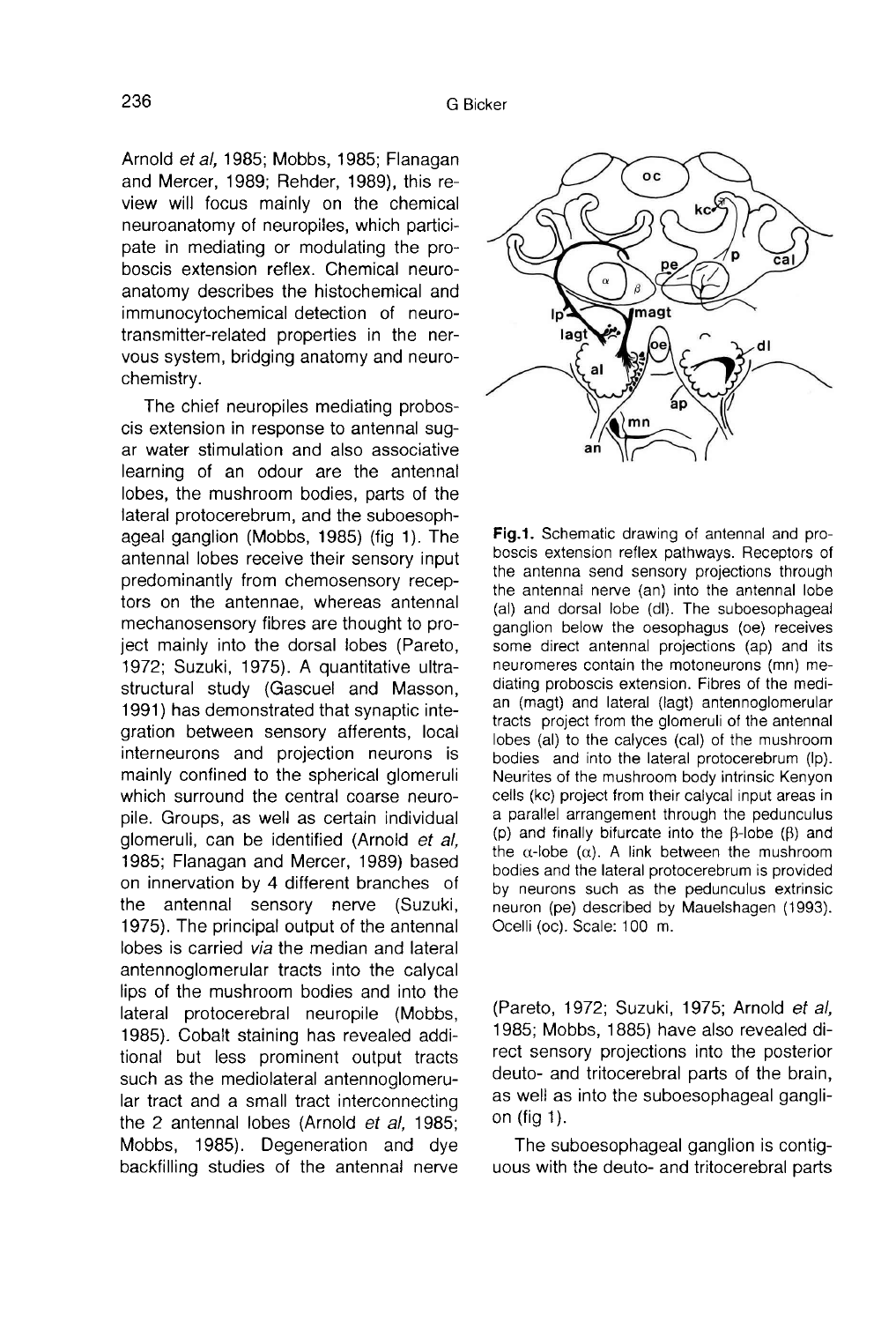of the brain and arises from the embryonic fusion of the mandibular, maxillary, and labial neuromeres. It innervates the mouthparts and neck muscles, and serves as a relay station for the information flow between brain and cervical connective. The neuromeres receive sensory projections from the mouthparts and antennae and contain local and intersegmental interneurons and the processes of the motoneurons responsible for the extension of the proboscis (Rehder, 1989).

Relay neurons of the antennoglomerular tracts transmit chemosensory information into the mushroom bodies (Arnold et al. 1985; Mobbs, 1985). The shape and internal structure of this neuropile is largely reflected in the branching pattern of the intrinsic Kenyon cells. Fibres of the Kenyon cells project from their calycal input areas in a parallel arrangement through the pedunculus and finally branch into the α- and the β-lobe (fig 1). Besides the arborisations of extrinsic fibres that link the mushroom bodies to other brain areas, a worker bee's mushroom body contains  $\approx$  170 000 Kenyon cells (Witthöft, 1967; Mobbs, 1985). The Kenyon cells of both mushroom bodies constitute  $\approx$  1/3 of all neurons in the brain of the bee.

The detailed pathways from the mushroom bodies to the motor circuits of proboscis extension in the suboesophageal ganglion are largely unknown. Recently, a neural correlate of olfactory learning has been described by intracellular recordings from a single identified extrinsic neuron of the mushroom body neuropile (Mauelshag en, 1993). This PE1 neuron links the pedunculus with extensive arborisations in the lateral and median protocerebrum (fig 1). The PE1 neuron can serve as an example of how neural activity in the Kenyon cells might be transmitted to the lateral protocerebrum. A schematic circuit diagram can be found in the review of Mauelshagen and Greggers (1993). Descending pathways from the lateral protocerebrum to the suboesophageal ganglion remain to be investigated. The following section will provides an overview of classical neurotransmitter systems in the aboveneuropiles at microscopical resolution.

#### **ACETYLCHOLINE**

The most reliable marker of cholinergic neurons is the presence of the AChsynthesizing enzyme choline acetyltransfe rase (ChAT). Unfortunately, none of the commercially available antibodies against mammalian ChAT cross-reacted with the bee's enzyme (Kreissl and Bicker, unpublished observations). Therefore the current understanding of the organisation of cholinergic pathways has been derived from acetylcholinesterase (AChE) histochemistry combined with immunocytochemical localisation of nicotinic receptors (Kreissl and Bicker, 1989) as well as the autoradiographic mapping of α-bungarotoxin binding (Scheidler et al, 1990). A schematic drawing of AChE activity in the brain of the bee including some anatomical structures is provided in figure 2. Both the antennal and the dorsal lobe showed AChE activity. In the antennal lobe the activity was mainly confined to the glomeruli (fig 2), whereas the central neuropile was not stained. The sensory fibres of the antennal nerve, which project ventrally to the antennal lobe into the dorsal lobe, contributed largely to the AChE staining of the dorsal lobe neuropile (fig 2) which is the origin of those motorneurons responsible for the movement of the antenna (Pareto, 1972; Suzuki, 1975). Compared to the sensory fibres innervating the dorsal lobe, the sensory projections into the antennal lobe showed only a rather weak staining. Some glomeruli which received strongly AChE-stained fibres from the antennal nerve were, however, ob-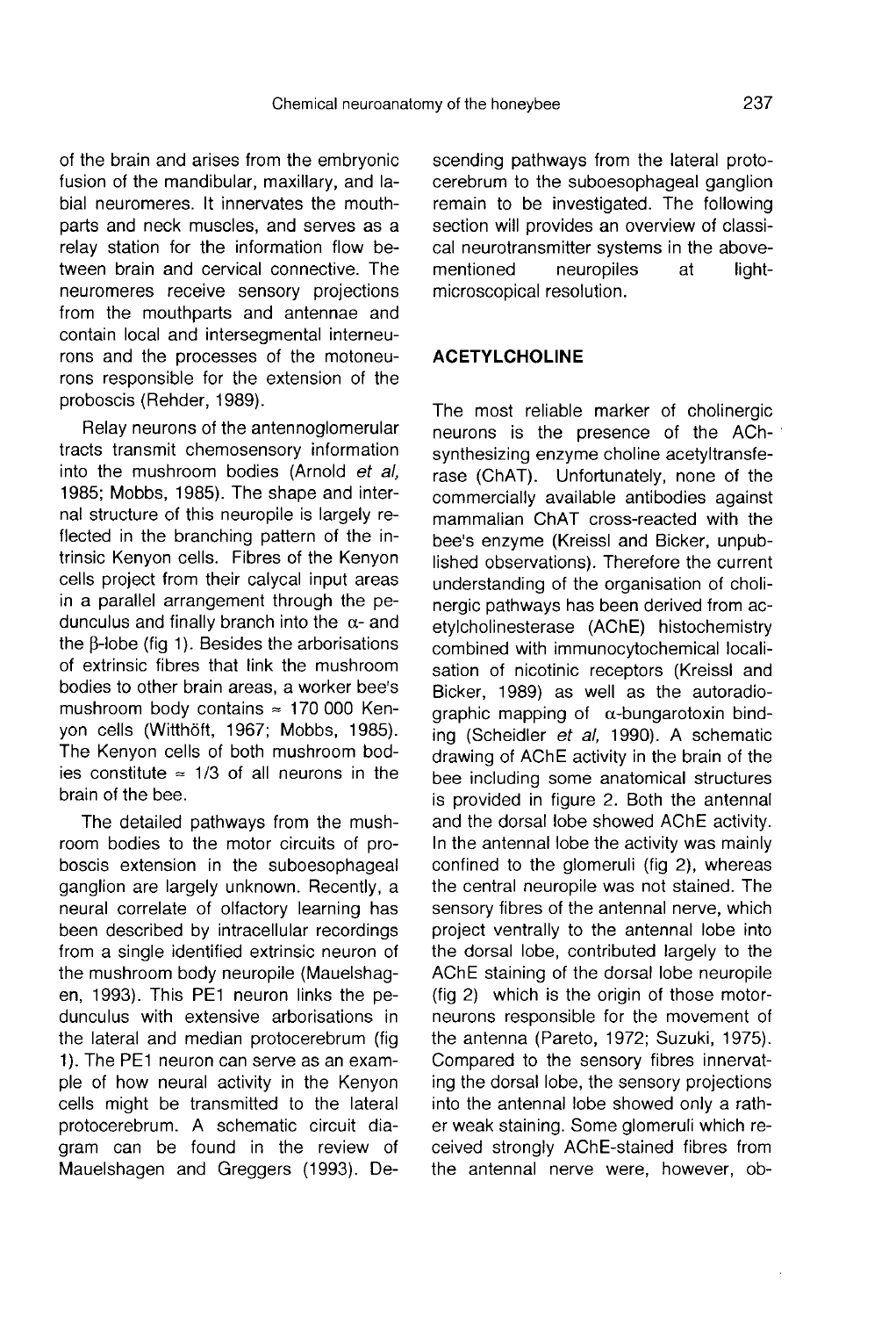

Fig 2. Schematic drawing of AChE activity in the brain. Staining in the optic lobes is included for the sake of completeness. The lamina (la), medulla (me), and lobula (lo) of the optic lobes display a layered AChE staining. The lobula is connected to the bulb-shaped optic tubercle. AChE active sensory fibres of the antennal nerve project into the dorsal lobe (dl) and the suboesophageal ganglion (sog) below the oesophagus (oe). The median (magt) and lateral (lagt) antennoglomerular tracts connect the glomeruli of the antennal lobe (al) with the lip area (lip) of median (mcal) and lateral calyx (Ical) of the mushroom bodies and with the lateral protocerebrum (lp). The collar (col) is a neuropilar compartment of the calyx receiving visual input. AChE active fibres leave the  $\beta$ -lobe ( $\beta$ ) of the mushroom body. The central complex shows AChE activity in the pons (p) and central body (cb). Illustration modified after Kreissl and Bicker (1989). Scale: 100 m.

served at the entrance of the nerve into the lobe. Direct antennal sensory projections into the posterior deuto- and tritocerebral parts of the brain, as well as into the suboesophageal ganglion (Pareto, 1972; Suzuki, 1975; Arnold et al, 1985; Mobbs, 1985) (fig 1) showed AChE activity.

A high density of acetylcholine receptor immunoreactivity (AChR-IR) (Kreissl and Bicker, 1989) and  $\alpha$ -bungarotoxin binding sites (Scheidler et al, 1990), was found in the antennal lobe. Once again, most of the binding of these 2 nicotinic AChR markers were confined to the glomeruli where the synaptic interactions are thought to occur. The combined data provided clear evidence for cholinergic information- processing circuits in the antennal lobe but the histochemical resolution does not yet allow the relative contributions of sensory receptors and local interneurons to be separated.

The calycal neuropile of the mushroom bodies (fig 2) has been subdivided into lip, collar, and basal ring regions (Mobbs, 1985). Antennoglomerular tract relay neurons enter the calyx via the inner ring tract and terminate mainly within the lip, while the collar receives input from the optic ganglia via the outer ring tract. The AChE staining of the mushroom bodies showed a clear compartmentalised pattern. While the somata and neurites of the mushroom body intrinsic Kenyon cells were not stained, the calycal neuropile showed AChE activity (fig 2). AChE activity was especially pronounced in the lip area, and could be attributed to fibres of the median antennoglomerular tracts (figs 1, 2) which have their main terminal arborisations within this area of the calycal neuropile. The AChE activity was not homogeneously distributed across the fibre population of the median antennoglomerular tract, but the fibres at the outer flanks of the tract exhibited strong AChE activity while those fibres in the core showed intermediate or no staining. Labelling in the basal ring, which receives projections from the tritocerebrum and suboesophageal ganglion is unaccounted for according to Mobbs (1985), but antennoglomerular tract fibres may also have contributed to the staining. Apart from the calyces, most parts of the pedunculus and the  $\alpha$ - and β-lobes were devoid of staining. Some extrinsic fibres which leave the mushroom body neuropile through the β-exit did, however, express AChE activity (fig 2).

All parts of the mushroom body showed ACHR-IR. The immunoreactivity in the caly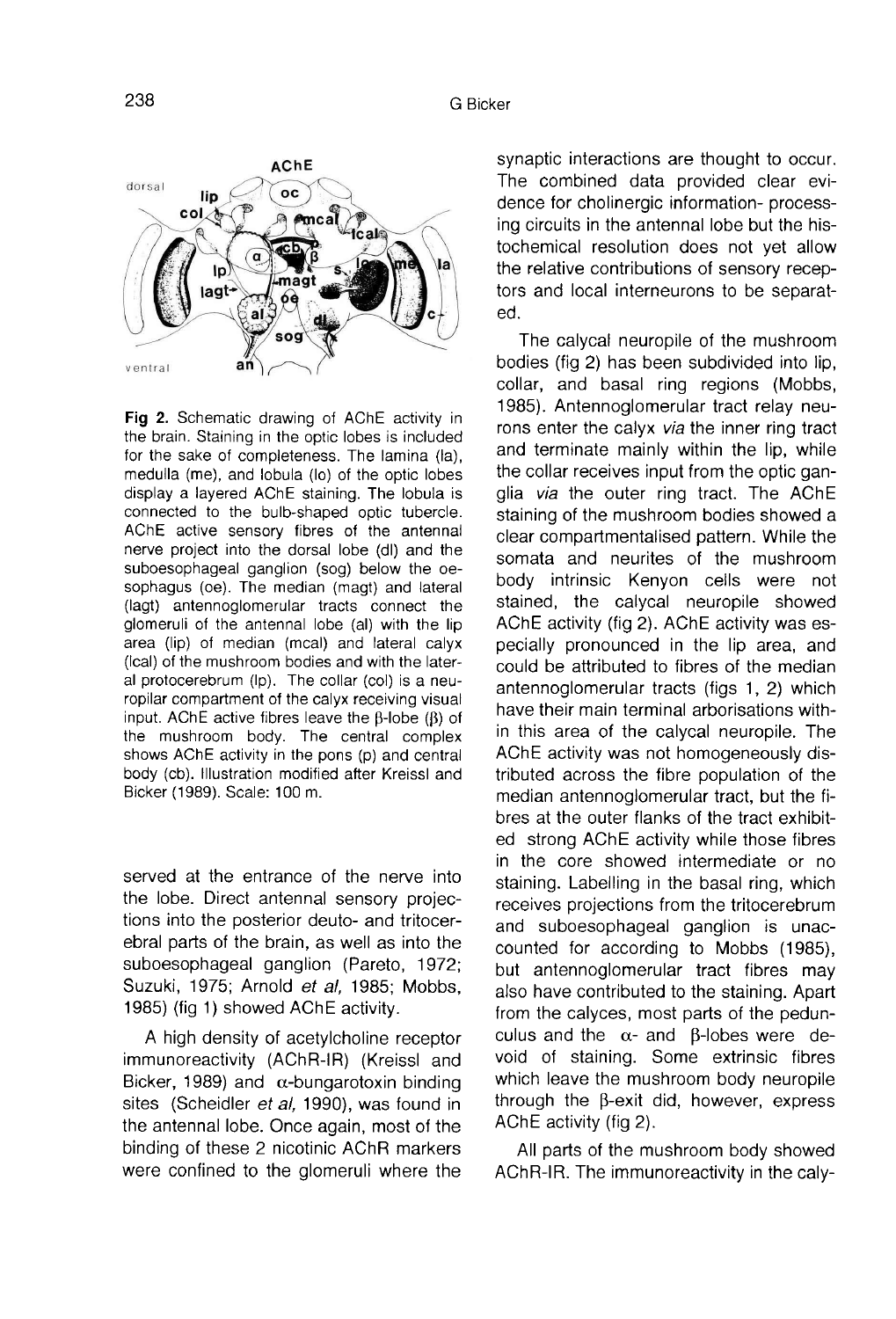ces reached its greatest density in the lip area. Since the somata within the calyces contained granular immunoreactivity and all neuropilar compartments of the mushroom body showed strong but fine immunoreactivity, the Kenyon cells seem to express nicotinic ACh receptors. The quantitative autoradiographic studies of Scheidler *et al* (1990) also described  $\alpha$ - bungarotoxin binding sites in the calycal input areas of the mushroom bodies but compared to the expression of AChR-IR the lobes showed a more layered distribution of binding. The reasons for the slight dis-<br>crepancy between AChR-IR and  $\alpha$ crepancy between AChR-IR and α bungarotoxin binding sites in the lobes are not known. In conclusion, a particularly striking overlap of AChR immunoreactivity, α-bungarotoxin binding and AChE staining was found in the lip neuropile of the mushroom bodies, and this would suggest a cholinergic input into this neuropile via certain fibres of the median antennoglomerular tract.

#### **GABA**

Amino acid neurotransmitters can be visualised in nervous tissue directly with antibodies raised against the amino acid coupled to protein carriers (Storm-Mathisen and Ottersen, 1986), a technique which has been extensively used in the mammalian nervous system. Many studies have also been reported in insects including our immunocytochemical description of GABA immunoreactivity (GABA-IR) (Bicker et al, 1985; Schäfer and Bicker, 1986) in the brain of the honeybee. Studies with an antiserum directed against GABA have also been double checked with an antiserum against the GABA synthesising enzyme, glutamic acid decarboxylase (GAD) (Bicker et al, 1987). Staining patterns using antibodies against GABA and GAD were virtually identical, providing independent evidence for the specificity of transmitter immunocytochemistry.

GABA-IR was predominantly found in local interneurons and to a lesser extent in projection fibres. We estimated that  $\approx$  5% of the neurons in the brain and suboesophageal ganglion were GABA-IR. A high density of GABA-IR was found throughout the antennal lobe neuropile. The immunoreactivity seems to predominate in local interneurons whose somata cluster mainly in the lateral and dorsomedial soma rind (fig 3). GABA-IR projection fibres were found



Fig 3. GABA-IR in antennal pathways of the central brain and glutamate-IR in the suboesophageal ganglion. The schematic drawing indicates immunoreactivity only in some conspicuous pathways. The antennal lobes contain GABA-IR local interneurons (in). GABA-IR projection neurons of the mediolateral antennoglomerular tract (mlagt) link antennal lobe with mushroom body and lateral protocerebrum. Antennal lobes and B-lobes of the mushroom bodies are connected by small immunoreactive commissures. Fibres of the protocerebrocalycal tract form a loop from the lateral exit point of the  $\alpha$ -lobe to the calyces. Glu-IR motoneurons (mn) mediating proboscis extension are located in the neuromeres of the suboesophageal ganglion. Drawing compiled after data from Bicker et al (1985), Schäfer and Bicker (1986), and Bicker et al (1988). Scale: 100 m.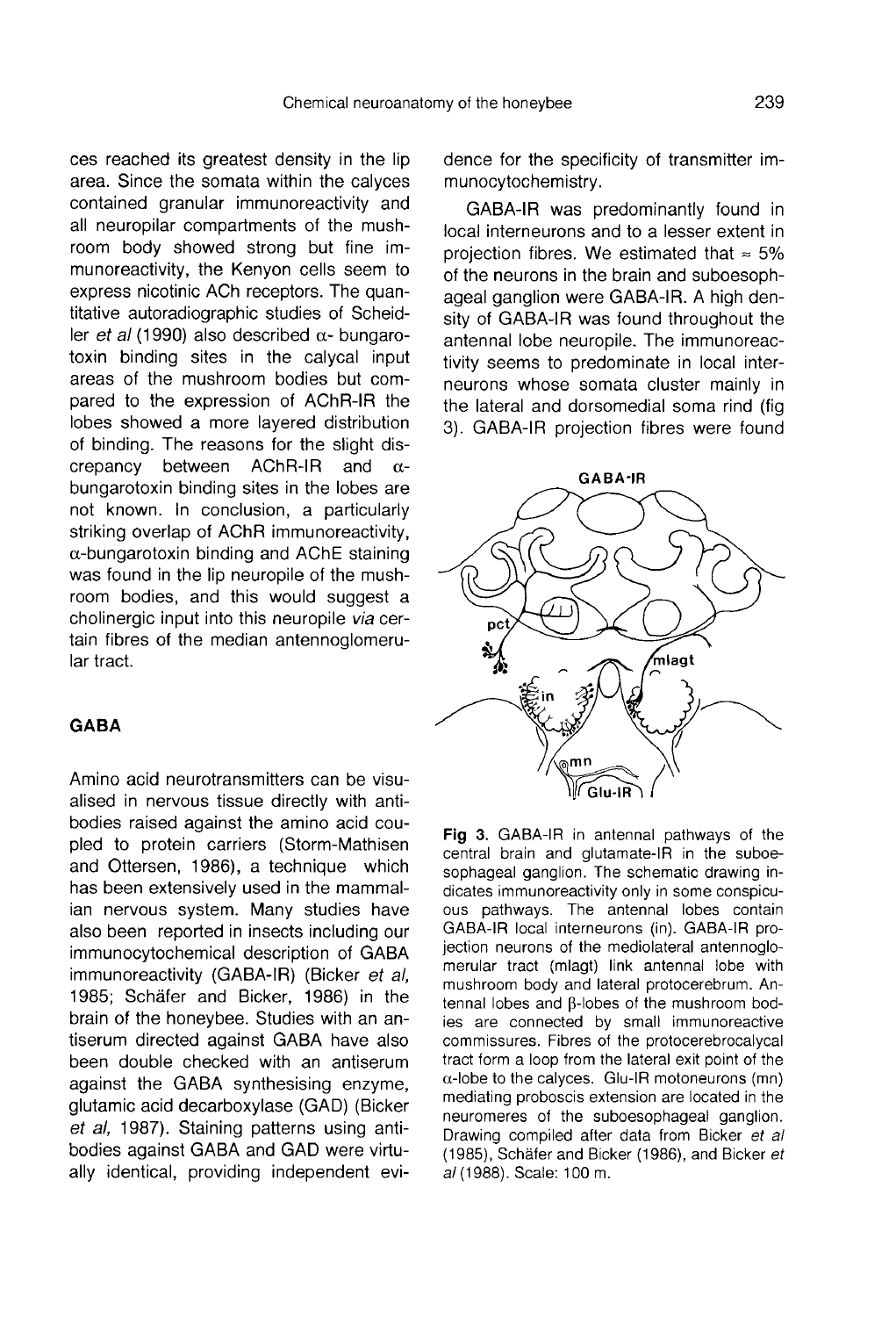in a small commissure that interconnects the antennal lobes and in the mediolateral antennoglomerular tract, a small fibre tract linking antennal lobes with mushroom bodies and lateral protocerebral neuropile. A rather prominent group of GABA-IR mushroom body extrinsic fibres passes via the protocerebrocalycal tract (pct) from a lateral exit point of the  $\alpha$ -lobe to the ipsilateral calycal input region (fig 3) (Bicker et al, 1985; Schäfer and Bicker, 1986). Intracellular recordings of honeybee mushroom body extrinsic neurons demonstrated that GABA acts, as in other animals, as a neuroinhibitory compound (Michelsen and Braun, 1987). Therefore it is possible that the pct fibres may function as an inhibitory feedback loop in the mushroom body system. Cross sections of the pct showed that it contains ≈ 110 GABA-IR fibres. The cell bodies of the pct fibres were found in 2 clusters in the soma rind dorsolaterally to the antennal lobe. Even though the pct neurons contribute largely to the GABA-IR in the mushroom bodies, other GABA-IR neurons invade the neuropile as well. At least 2 large extrinsic fibers that leave the α-lobe ventromedially expressed GABA-IR. A GABA-IR commissure linking the 2 β-lobes may conceivably mediate bilateral inhibitory interactions between the 2 mushroom bodies.

The neuropile of the suboesophageal ganglion contained a high density of GABA-IR. The majority of the  $\approx$  1000 labelled cell bodies belonged to interneurons because there were no labelled fibres in the nerves leading to the mouthparts.

## GLUTAMATE

Physiological experiments have demonstrated that the excitatory transmitters at neuromuscular junctions of arthropods consist of the amino acid glutamate as classical transmitter. Immunocytochemical studies (Bicker et al, 1988) have confirmed that the majority of motoneurons in bees and locusts are glutamate-immunoreactive (Glu-IR), including the motoneurons in the suboesophageal ganglion (fig 3) and the antennal motoneurons of the dorsal lobe. In addition, a few Glu-IR cell bodies and fibres of interneurons descending to the<br>suboesophageal ganglion have been suboesophageal found in the antennal lobe, suggesting that the insect nervous system may also employ glutamate as transmitter in central pathways. Faint Glu-IR was detected in a cluster of Kenyon cells, but it should be stressed that the staining intensity was much lower than that of the Glu-IR of motoneurons.

#### TAURINE

Taurine is one of the most abundant free amino acids found in insect nervous systems. The transmitter status of this rather enigmatic compound is not yet clear (Bick er, 1992), but physiological and neurochemical evidence argues against a role as classical transmitter and points towards a neuromodulatory role. I will review the cellular distribution of the neuroactive amino acid because discrete neuronal populations of the chemosensory information processing pathways have been found to be taurine-immunoreactive (Tau-IR). A report on the first immunocytochemical localisation of taurine in insects was published on the brain of the worker honeybee (Schäfer et al, 1988) in which taurine accounts for 16% of the total free amino acid pool, second only in concentration to glutamate (20%) (Frontali, 1964). Most of the prominent features of the distribution of Tau-IR were subsequently also found with another antiserum in the brains of fruit flies and locusts (Bicker, 1991).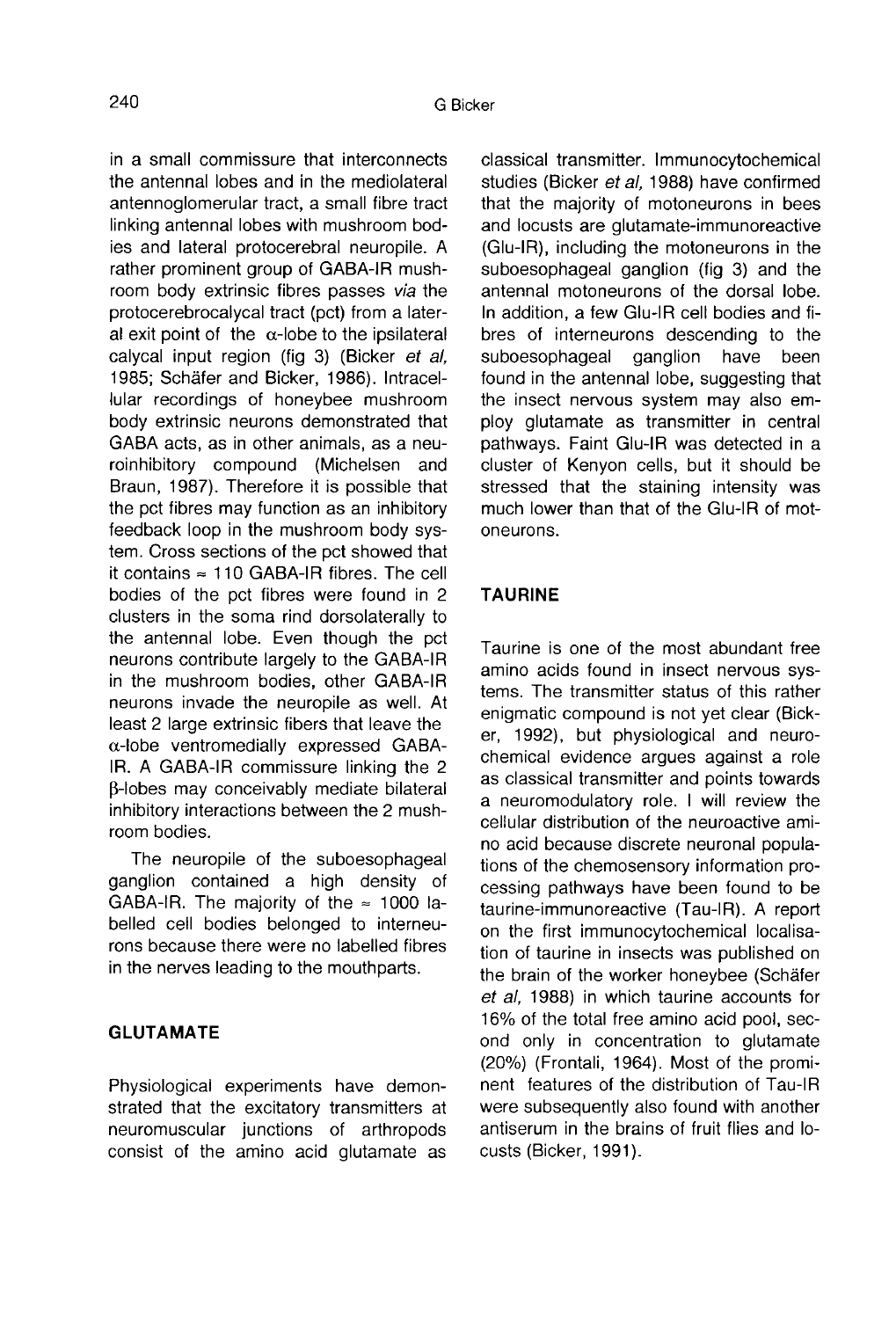Weak levels of Tau-IR appeared throughout the neuropile of the antennal lobe, whereas the cortical layers of the glomeruli in particular were more intensely stained (Schäfer et al, 1988). Some of the staining could clearly be attributed to the innervation of the glomeruli by sensory projections from the antennal nerve, but in many cases a clear separation of the contribution from sensory neurons and interneurons could not be achieved. The caly ces of the mushroom bodies receive 2 Tau-IR sensory projections, one from the optic ganglia, and the other via relay neurons of the lateral antennoglomerular tract from the antennal lobe. Schäfer et al (1988) reported high levels of Tau-IR in all Kenyon cells of the worker honeybee showing, however, differences in the staining intensity among medial and peripheral Kenyon cell populations in the calyces. Immunoreactivity appeared more intense in the large diameter somata located peripherally than in the smaller medially located somata.

Finally, I would like to point out a general observation concerning the immunoreactivity to neuroactive amino-acid compounds: a detailed comparison of GABA-IR (Schäfer and Bicker, 1986), Glu-IR (Bicker et al, 1988), and Tau-IR (Schäfer et al, 1988) showed complementary distributions in the insect nervous system.

#### SEROTONIN

The distribution of serotonin (5-HT), a biogenic monoamine, has been investigated by histofluorescence (Mercer et al, 1983) and immunofluorescence (Schürmann and Klemm, 1984). The immunofluorescence study estimated that the bee brain contained  $\approx$  75 5-HT-IR cell bodies which were arranged in clusters. Immunoreactive fibres were present in most parts of the deuto- and protocerebrum, with the notable exception of the calyces of the mushroom bodies (fig 4). All 5-HT-IR fibres in the mushroom bodies were of extrinsic origin. Autoradiographic binding studies (Erber et al, 1991) showed a high density of binding sites for radiolabelled 5-HT in the mushroom bodies. A comparison of the immunocytochemical distribution of serotonin (Schürmann and Klemm, 1984) with binding studies revealed a mismatch in the calyces which bound the transmitter strongly but were not innervated by 5-HT-IR fibres.

Immunocytochemical staining of paraffin serial sections allowed the reconstruction of identified neurons in the antennal lobe and suboesophageal ganglion (Rehder et al, 1987). The glomeruli of the antennal



Fig 4. Serotonin-IR in antennal pathways of the central brain and suboesophageal ganglion. A single deutocerebral giant neuron (DCG) innervates the antennal lobes. The immunoreactivity in the mushroom bodies is completely of extrinsic origin and may originate from processes wound around the lobes, such as the clustered neurons shown on the right side. Each of the 3 suboesophageal neuromeres contains 2 pairs of immunoreactive neurons which form connections to the brain and thoracic ganglia. Drawing compiled after data from Schürmann and Klemm (1984) and Rehder et al (1987). Scale 100 m.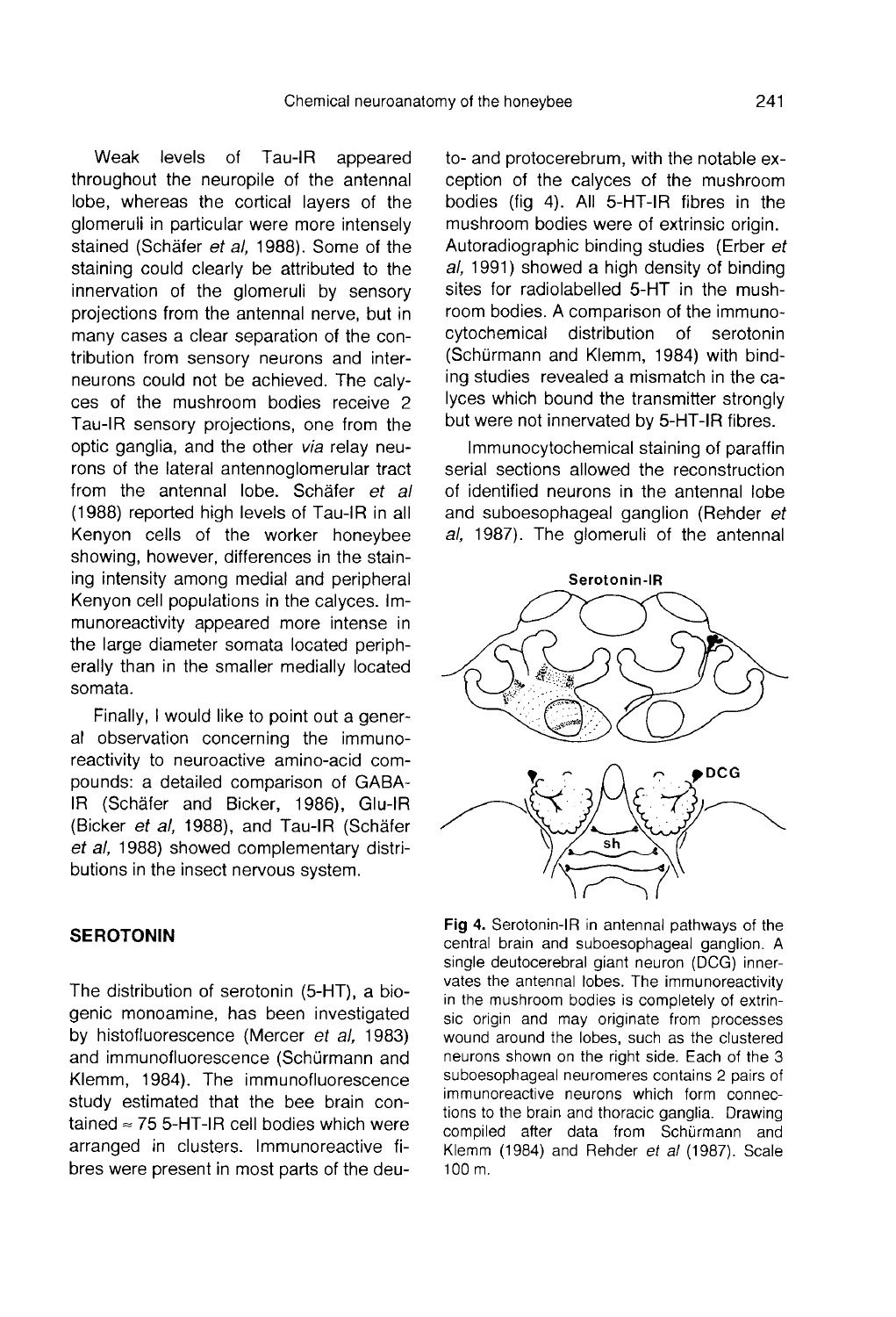

Fig 5. Dopamine-IR in antennal pathways of the central brain and suboesophageal ganglion. The antennal lobe is innervated by 4 immunoreactive neurons. Immunoreactive fibres in the mushroom bodies are of extrinsic origin and could be traced to 3 soma clusters. The suboesophageal ganglion contained groups of soma and an extensive network of fibres. Drawing compiled after data from Schäfer and Rehder (1989) and Schürmann et al (1989). Scale:  $100 m.$ 

lobe receive varicose immunoreactive fibres from a single identified neuron, the deutocerebral giant (DCG) (fig 4). This large interneuron interconnects the deutocerebral antennal and dorsal lobes with the suboesophageal ganglion and descends into the ventral nerve cord. Two pairs of bilateral immunoreactive neurons were identified in each of the 3 suboesophageal neuromeres (fig 4). The processes of these serial homologues generate an extensive network in the suboesophageal ganglion and projections into the brain and thoracic ganglia. The morphological studies were extended by double-labeling experiments with serotonin immunofluorescence after intracellular injections of a dye into the serial homologues. Intracellular recordings of 5-HT-IR serial homologues of the labial neuromere showed excitatory responses towards sugar water stimulation of the antenna (Ham mer, personal communication), providing physiological evidence for the involvement of certain serotonergic pathways in the processing of antennal sugar water stimuli.

#### DOPAMINE

The distribution of the catecholamine dopamine has been mapped by histofluorescence techniques (Mercer et al, 1983) and by immunocytochemistry (Schäfer and Rehder, 1989; Schürmann et al, 1989). Dopamine immunoreactive (DA-IR) fibres were found in nearly all parts of the brain and suboesophageal ganglion except the optic lobe neuropile. Schäfer and Rehder (1989) estimated that there were  $\approx 330$ DA-IR somata in each brain hemisphere including the suboesophageal hemiganglion. The glomeruli and central neuropile of the antennal lobes were innervated by 4 large DA-IR processes (fig 5).

These fibres originated from 2 soma groups, each containing 2 somata, in the lateral deutocerebral soma rind posterior to the antennal lobe and close to the dorsal rim of the suboesophageal ganglion.

The lobes, pedunculi, and calyces of the mushroom bodies contained an uneven density of DA-IR fibres. All the immunoreactive fibres of the mushroom bodies were of extrinsic origin, most of which could be traced to 3 soma clusters (fig 5). The demonstration of DA-IR fibres in the cell body regions of the calyces may be a challenge to the view that insect neurons interact only in the neuropile.

The suboesophageal ganglion contained ≈ 30 stained cell bodies arranged in groups in the soma rind. An extensive network of immunoreactive fibres with widely overlap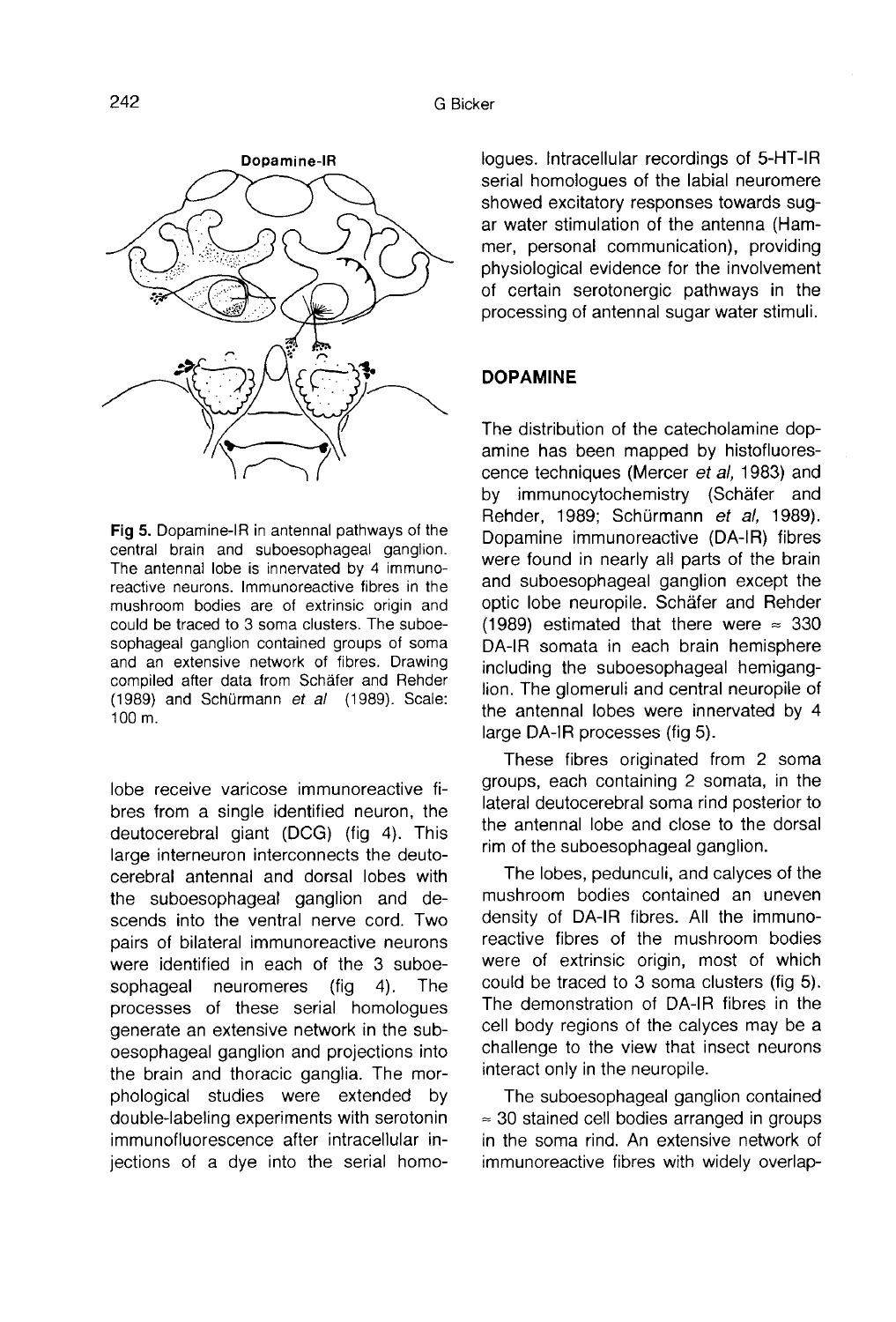ping projection areas filled the neuropile of the suboesophageal ganglion.

#### **OCTOPAMINE**

Octopamine has been the most widely studied biogenic amine in physiological investigations of insect central nervous systems. A preliminary account of its immunocytochemical distribution recently appeared (Kreissl et al, 1991). With the exception of the pedunculi and large parts of the  $α$ - and the  $β$ -lobes of the mushroom bodies, varicose immunoreactive fibres invaded all parts of the brain and the suboesophageal ganglion. The calyces of the mushroom bodies received octopamine immunoreactive (OA-IR) innervation from the suboesophageal ganglion via the lateral antennoglomerular tracts (Kreissl et al, 1991) (fig 6). The pattern of octopamine



Fig 6. Octopamine-IR in antennal pathways of the central brain and suboesophageal ganglion. Antennal lobes are innervated from ventral median (vm) somata in the suboesophageal ganglion. The calyces of the mushroom bodies receive an immunoreactive innervation via the lateral antennoglomerular tracts. Drawing compiled after data from Kreissl et al (1991). Scale: 100 m.

immunoreactivity in the mushroom bodies contrasts rather sharply with autoradiographic studies which show a high density of octopamine binding sites in the pedunculi and β-lobes (Erber et al, 1991). Immunoreactivity in the glomeruli of the antennal lobe most likely derives from groups of somata clustered in the ventral median parts of the 3 neuromeres of the suboesophageal ganglion (fig 6). Most of the immunoreactive ventral median cells send their neurites dorsally through the midline tracts, whereas the neurites of a few cells follow the ventral cell body neurite tracts before entering the neuropile of the suboesophageal ganglion. The labial neuromere contained 3-5 somata in a dorsal median position, close to the exit of the cervical connective.

#### **DISCUSSION**

The chemical neuroanatomy of transmitter systems in the brain of the honeybee has expanded rapidly since histofluorescence in conjunction with biochemical methods<br>detected the distribution of biogenic detected the distribution amines (Mercer et al, 1983). Many of the classical transmitter substances of the mammalian brain have also been found in the bee. Unfortunately, rigorous physiological proof that any of the above-mentioned substances has a transmitter role in the nervous system of the bee is lacking. Since neurons of the pupal honeybee brain seem to express transmitter receptors and immunoreactivity when grown in dissociated cell culture (Kreissl and Bicker, 1992), physiological studies of neurotransmission are within reach. For example, bath application of the putative inhibitory neurotransmitter GABA to cultured neurons indeed caused an increased conductance membrane hyperpolarization (Bicker, unpublished observations). Similar observations have been reported for dissociated locust neurons (Giles and Usherwood, 1985).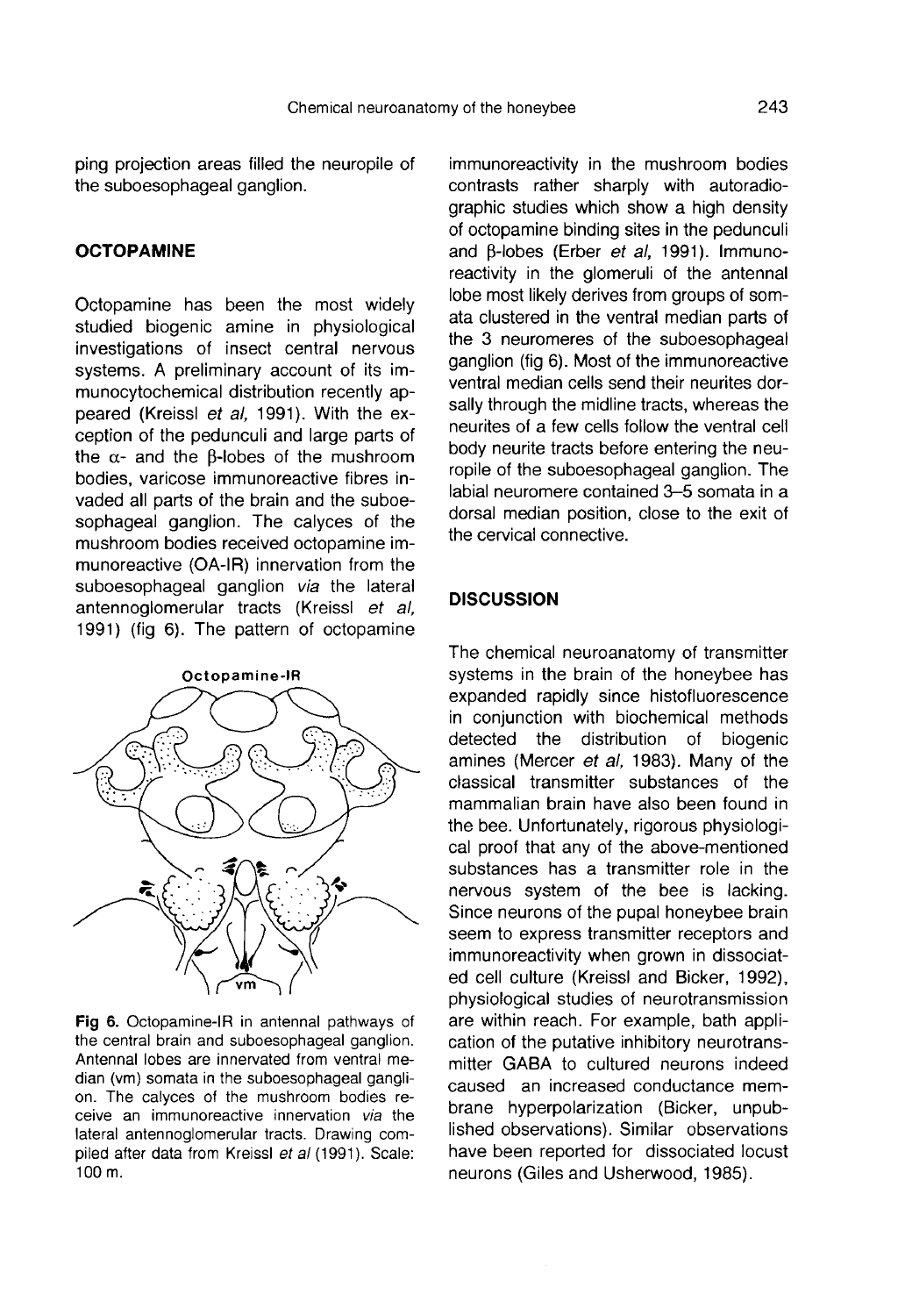Despite the growing body of information on the rather complex chemical architecture of the bee's brain, our knowledge is still incomplete. So far, the immunocytochemical studies have not revealed a classical neurotransmitter candidate in Kenyon cells. However, immunoreactivity to neuropeptides has been located in some Kenyon cell types (Schürmann and Erber, 1990; Eichmüller et al, 1991; Erber et al, 1991). It is possible that large parts of the insect nervous system employ only neuropeptides as transmitter substances.

Some areas of the honeybee brain show a matching of transmitter markers and receptor binding studies (Kreissl and Bicker, 1989; Erber et al, 1991), whereas in other areas there is an apparent mismatch. There are a variety of explanations for this phenomenon, which is also found in the mammalian nervous system. The cellular targeting of receptor subunits to synaptic areas may not function with complete efficiency, as indicated by the appearance of extrasynaptic receptors on insect neuron somata or muscle fibres. Since receptors are not only confined to synaptic areas, care should be taken in interpreting radioligand binding studies in terms of synaptic distributions. A rather simple solution to this dilemma would be to propose that neurotransmission occurs in areas where transmitter immunoreactivity and receptor binding overlap. Nevertheless, I would like to mention the caveat that at a light microscopical resolution transmitter immunoreactivity is not equivalent with release sites, and that receptor binding studies do not necessarily imply functional coupling of the binding site to ion channels or intracellular signal transduction.

Whereas vertebrate motoneurons use ACh as their transmitter, the insect motoneurons innervating skeletal muscles employ the amino acid glutamate as their ex-<br>citatory transmitter. Some general transmitter. Some general

principles are, however, common to the chemical architecture of the vertebrate and invertebrate brain. For example, most GABAergic neurons are intrinsic in such regions of the brain as the cortex, olfactory bulb, hippocampus, retina and cerebellum (Shepherd, 1983). Immunocytochemistry with antisera to GABA and GAD in the antennal lobes, mushroom bodies, suboesophageal ganglion and optic ganglia (Bicker et al, 1985, 1987; Schäfer and Bicker, 1986) revealed a similar organisation of GABAergic pathways in the insect brain, suggesting that the majority of GA-BAergic neurons function as parts of local inhibitory circuits and to lesser extent as projection neurons. Another common principle of brain organisation is the existence of aminergic neurons which are capable of influencing large areas of the brain (Bicker and Menzel, 1989). Several nuclei in the brainstem of the mammalian nervous system give rise to groups of thousands of widely projecting modulatory aminergic neurons (Moore and Bloom, 1978, 1979). However, even though the nervous system of the worker bee contains almost a million neurons (Witthöft, 1967) it is still possible to resolve single identified neurons such the 5-HT-IR deutocerebral giant (Rehder et al, 1987).

A knowledge of the chemical architecture of the bee's nervous system has proved especially useful in behavioural pharmacological studies of proboscis extension learning. A functional inactivation of monoaminergic systems by reserpine depletion which has been monitored by immunocytochemistry (Braun and Bicker, 1992) does interfere with processes required for associative learning (Braun and Bicker, unpublished observations). Systemic pharmacology influencing aminergic transmission has enabled memory storage to be dissociated from retrieval processes (Mercer and Menzel, 1982; Menzel et al, 1988, Bicker and Menzel, 1989) Octopa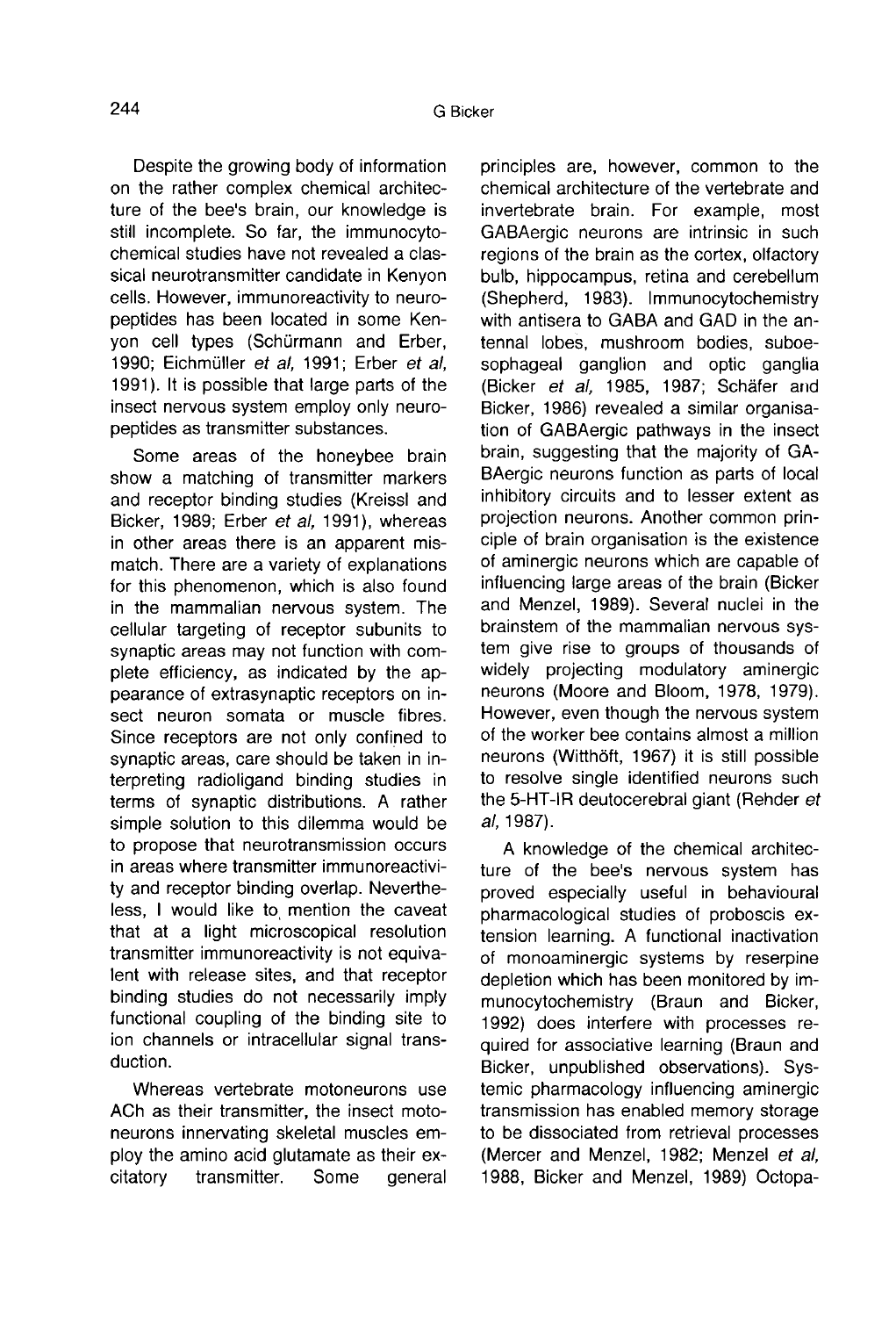mine injections into the brain close to the calyces facilitated memory storage and retrieval during associative learning (Menzel et al, 1988).

The response decrement during a nonassociative learning task, habituation of the proboscis extension reflex, depends on the satiation level of the experimental animal. Reserpine depletion experiments in combination with subsequent injections of octopamine or its metabolic precursor tyramine uncovered an octopaminergic mechanism in the state dependency of habituation (Braun and Bicker, 1992). Injections of neurochemicals into restricted areas of the brain combined with a detailed knowledge of its chemical architecture have provided clues on the structural basis of the reflex (Braun and Bicker, 1992). The reflex was abolished by injections of the cholinergic receptor blocker  $\alpha$ -bungarotoxin into the antennal lobe, confirming the histochemical data which implicate nicotinic cholinergic transmission in the antennal lobe neuropile. Furthermore, feeding of the AChE inhibitor eserine retarded habituation of the proboscis extension reflex, demonstrating a facilitatory effect on cholinergic transmission within the neural circuits of the reflex. Bilateral injections of  $\alpha$ -bungarotoxin into the calyces which receive cholinergic innervation via the median antennoglomerular tracts did not block the reflex, suggesting that the projection areas of the median antennoglomerular tract into the mushroom body neuropile are most likely not required for functioning of the reflex. Presumably the unconditioned reflex is mediated by direct pathways between the antennal lobe and the suboesophageal ganglion, bypassing the whole mushroom body neuropile. The relay stations in the antennal lobes, lateral protocerebrum, mushroom bodies and suboesophageal ganglion provide multiple loci for influencing excitability and plasticity of the reflex pathways.

It remains a challenging task to investigate the different forms of associative and non-associative neuronal plasticity by electrophysiological investigations at various stages of the reflex pathways. A neural correlate of learning was found in the PE-1 neuron of the mushroom body system in a reduced preparation (Mauelshagen, 1993). Depolarising intracellular stimulation of an<br>identified ventral median neuron identified (VUMmx1) of the suboesophageal gangli on was sufficient to substitute for the unconditioned stimulus in the proboscis extension conditioning paradigm (Hammer, 1992). The soma position of VUMmx1 is among the octopamine-IR ventral median cell bodies in the maxillary neuromere, and its other anatomical characteristics are bilateral projections into the antennal lobes, the lateral protocerebra and via the lateral antennoglomerular tracts into the calyces (Hammer, 1991). A comparison with the immunocytochemical results (fig 6) justifies the suggestion that VUMmx1 is part of an octopaminergic system signalling the unconditioned sugar water stimulus in proboscis extension learning.

#### ACKNOWLEDGMENTS

I would like to thank C Jaeckel for photographic assistance. The author's research was supported by a Heisenberg-Fellowship and grants from the Deutsche Forschungsgemeinschaft.

Résumé — Architecture chimique des voies antennaires responsables de l'apprentissage de l'extension du proboscis chez l'abeille, Apis mellifera L. On déclenche le réflexe d'extension du proboscis chez l'abeille en appliquant une gouttelette de solution sucrée sur l'antenne. On peut appliquer au réflexe un conditionnement classique en associant une odeur initialement neutre (stimulus condi-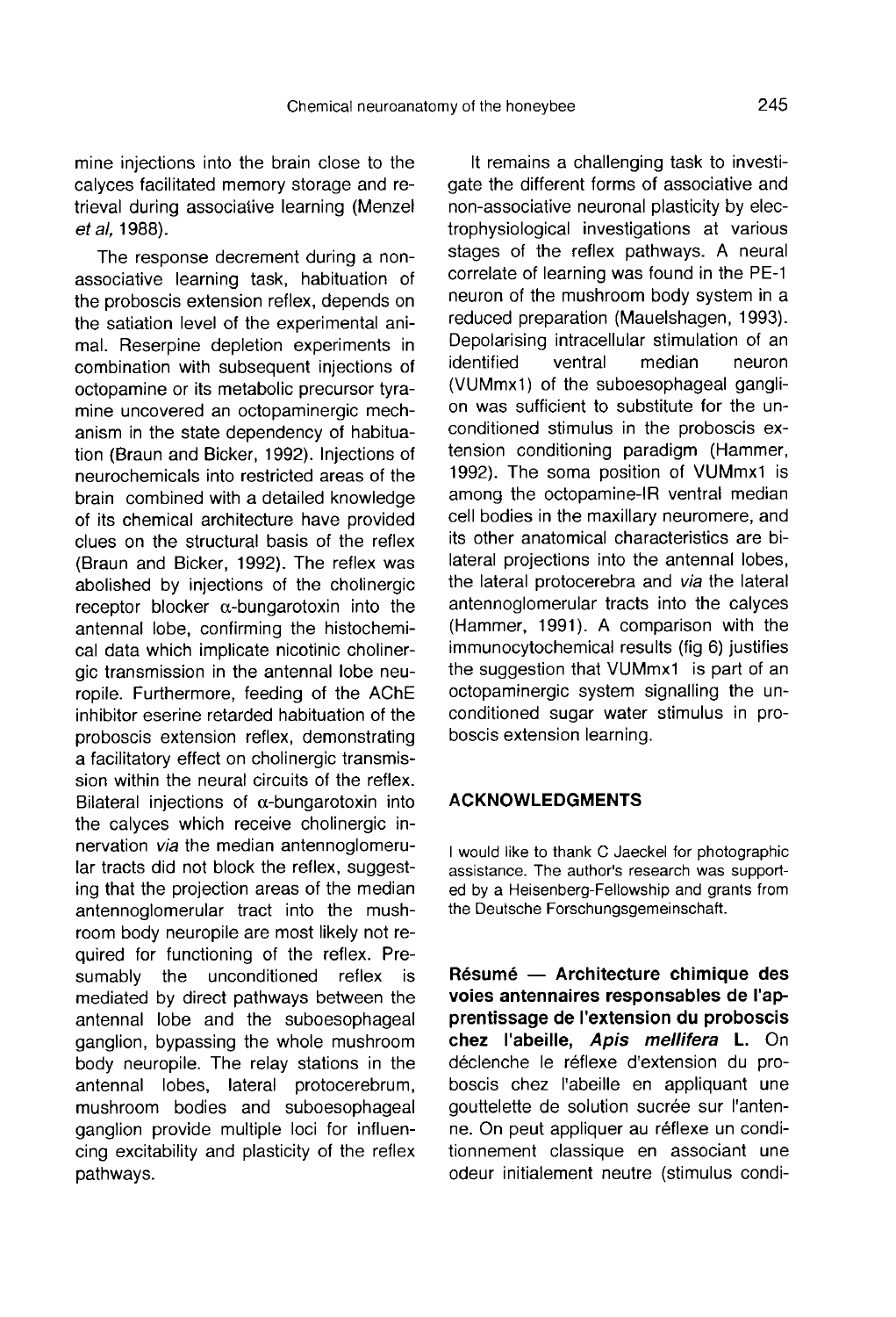tionnel) à l'application d'une solution sucrée (stimulus inconditionnel). Les principaux neuropiles responsables de l'extension du proboscis en réponse à la stimulation antennaire par une solution sucrée et responsables également de l'apprentissage associatif d'une odeur sont les lobes antennaires, les corps pédonculés, les parties latérales du protocérébron et le ganglion sous-œsophagien. Cette revue traite plus particulièrement de la répartition de quelques neuromédiateurs classiques le long des voies antennaires, étudiée par les méthodes de le neuro-anatomie chimique. Plusieurs équipes de recherche ont employé une variété de techniques telles que l'histofluorescence, la localisation par immunocytochimie des médiateurs et de leurs enzymes de synthèse, la détection par histochimie de leur dégradation, la localisation des récepteurs par immunocytochimie et l'autoradiographie quantitative de la répartition des récepteurs pour cartographier les voies des médiateurs. Le traitement de l'information chimiosensorielle et les circuits moteurs de l'extension du proboscis semblent inclure les interneurones cholinergiques locaux et efférents, les inter-neurones gabaergiques, les motoneurones glutamaergiques et les neurones aminergiques qui relient, par leurs arborisations étendues, les neuromères du système nerveux. La discussion porte sur les études pharmacologiques du comportement, les expériences de stimulation électrophysiologique et les recherches en immunocytochimie qui impliquent les neurones médians ventraux octopaminergiques du ganglion sous-<br>cesophagien comme éléments d'un système de récompense transmettant le stimulus inconditionnel de la solution sucrée lors de l'apprentissage de l'extension du proboscis.

### système nerveux / neuromédiateur / récepteur / apprentissage

Zusammenfassung — Die chemische Architektur der antennalen Leitungswege, welche das Lernen der Rüsselstreckung bei der Honigbiene vermitteln. Der Kontakt einer Antenne mit einem Tropfen Zuckerwasser löst bei der Honigbiene (Apis mellifera L) den Rüsselreflex aus. Durch Paarung eines neutralen Duftreizes (bedingter Reiz) mit einer Zuckerwasser Applikation (unbedingter Reiz) an den Rüssel, kann dieser Reflex klassisch konditioniert werden. Die Neuropilbereiche, die den Rüsselreflex auf Zuckerwasserreizung und assoziativen Lernens eines Duftes vermitteln, sind die Antennalloben, die Pilzkörper, laterale Bereiche des Protocerebrums und das Unterschlundganglion. Dieser Übersichtsartikel untersucht die Verteilung einiger klassischer Neurotransmitter in den antennalen Bahnen mit Methoden der chemischen Neuroanatomie. Eine Reihe von Techniken wie Histofluoreszenz, immuncytochemische Lokalisation von Transmittern und transmittersynthetisierenden Enzymen, histochemische Detektion von Transmitterabbau, immunocytochemische Lokalisation der Rezepto ren und quantitative Autoradiographie der Rezeptorverteilungen wurden von mehreren Forschergruppen angewandt, um die Transmitterbahnen zu kartieren. Die chemosensorischen und motorischen Schaltkreise des Rüsselreflexes enthalten cholinerge Projektions- und lokale Interneuronen, GA-BAerge Interneuronen, glutamaterge Motoneuronen und aminerge Neuronen, welche mit ausgedehnten Verzweigungen die Neuromere des Nervensystems verbinden. Ergebnisse verhaltenspharmakologischer Studien, elektro-physiologischer Stimulationsexperimente und immuncytochemischer Untersuchungen implizieren octopaminerge ventral mediane Neuronen des Unterschlundganglions als Bestandteil eines Belohnungssystems, welches den unbedingten Zuckerwasserreiz beim Erlernen des Rüsselreflexes signalisiert.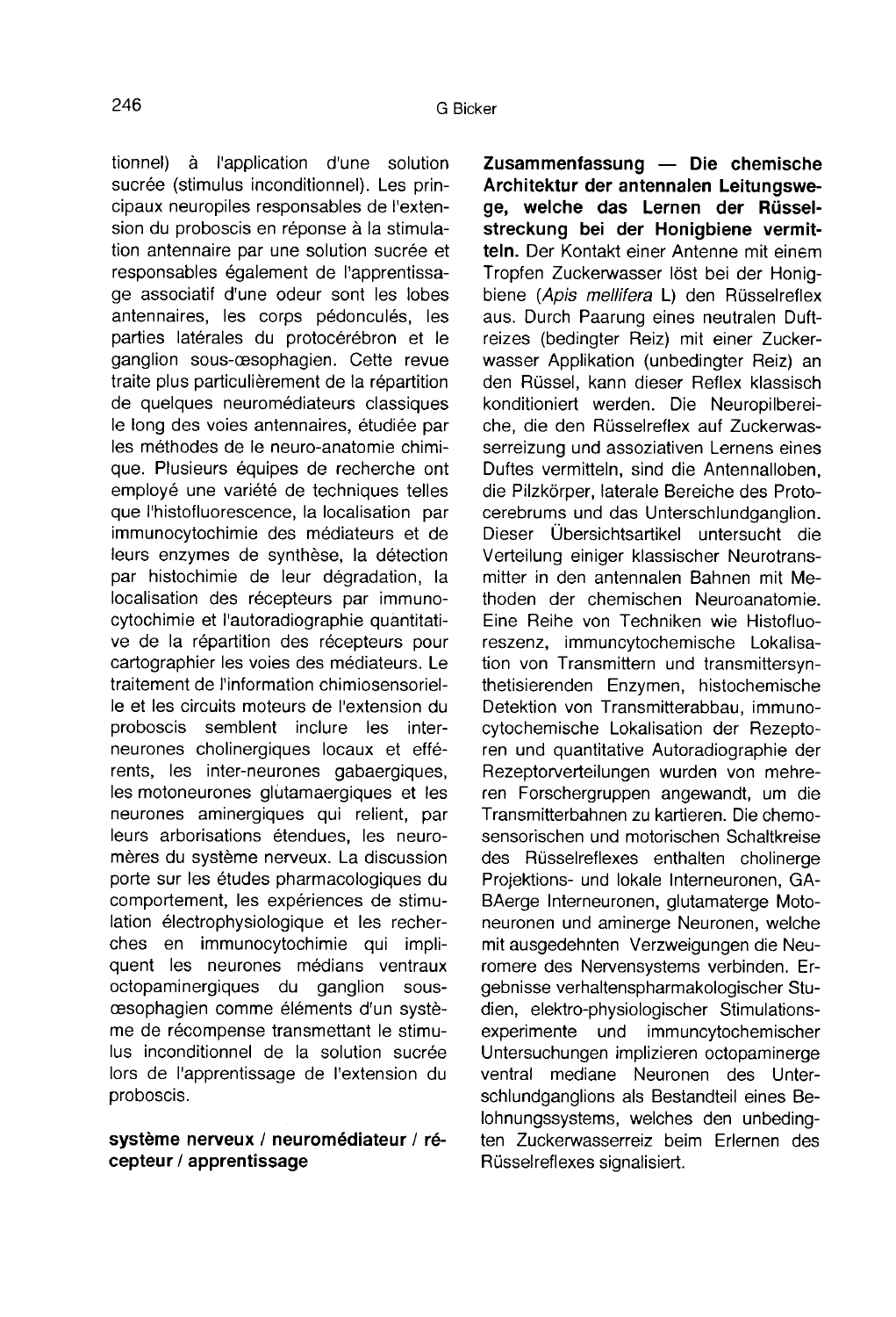Nervensystem / Neurotransmitter / Rezeptor / Lernen

#### **REFERENCES**

- Arnold G, Masson C, Budharugsa S (1985) Comparative study of the antennal lobes and their afferent pathway in the worker bee and the drone (Apis mellifera). Cell Tissue Res 242, 593-605
- Bicker G, Schäfer S, Kingan T (1985) Mushroom body feedback interneurones in the honeybee show GABA-like immunoreactivity. Brain Res 360, 394-397
- Bicker G, Schafer S, Rehder V (1987) Chemical neuroanatomy of the honeybee brain. In: Neurobiology and Behavior of Honeybees (Menzel R, Mercer A, eds) Springer-Verlag, Berlin, 202-224
- Bicker G, Schafer S, Ottersen OP, Storm-Mathisen J (1988) Glutamate-like immunoreactivity in identified neuronal populations of insect nervous systems. J Neurosci 8, 2108- 2122
- Bicker G, Menzel R (1989) Chemical codes for the control of behaviour in arthropods. Nature (Lond) 337, 33-39
- Bicker G (1991) Taurine-like immunoreactivity in photoreceptor cells and mushroom bodies: a comparison of the chemical architecture of insect nervous systems. Brain Res 568, 201-206
- Bicker G (1992) Taurine in the insect central nervous system. Comp Biochem Physiol 103 C, 423-428
- Braun G, Bicker G (1992) Habituation of an appetitive reflex in the honeybee. J Neurophysiol 67, 588-598
- Eichmüller S, Hammer M, Schäfer S (1991) Neurosecretory cells in the honeybee brain and suboesophageal ganglion show FMRF amide-like immunoreactivity. J Comp Neurol 312, 164-174
- Erber J, Kloppenburg P, Scheidler A (1991) Neuromodulation in the honeybee: autoradiography, behaviour and electrophysiology. In: The Behavior and Physiology of Bees (Goodman LJ, Fisher RC, eds) CAB Int, Wallingford, UK, 273-287
- Flanagan D, Mercer AR (1989) An atlas and 3-D reconstruction of the antennal lobes in the worker honey bee, Apis mellifera L (Hymenoptera: Apidae). Int J Insect Morphol & Embryol 18, 145-159
- Frontali N (1964) Brain glutamic acid decarboxilase and synthesis of GABA in vertebrate and invertebrate species. In: Comparative Neurochemistry (Richter D, ed) Pergamon Press, Oxford, 185-192
- Gascuel J, Masson C (1991) A quantitative ultrastructural study of the honeybee antennal lobe. Tissue & Cell 23, 341-355
- Giles D P, Usherwood PNR (1985) Locust nymphal neurones in culture: a new technique for studying the physiology and pharmacology of insect central neurones. Comp Biochem Physiol 80C, 53-59
- Hammer M (1991) Analyse der funktionellen Rolle des Neurons VUMmx1 bei der klassischen Konditionierung des Rüsselreflexes der Biene. Ph D Thesis, Freie Universität Berlin
- Hammer M (1992) A single identified neuron contributes to associative learning of olfactory cues in honey bees. In: Proc 20th Göttingen Neurobiol Conf (Elsner N, Richter DW, eds) Thieme, Stuttgart, p 81
- Kreissl S, Bicker G (1989) Histochemistry of acetylcholinesterase and immuncytochemistry of an acetylcholine receptor- like antigen in the brain of the honeybee. J Comp Neurol 286, 71-84
- Kreissl S and Bicker G (1992) Dissociated neurons of the pupal honeybee brain in cell culture. J Neurocytol 21, 545-556
- Kreissl S, Eichmüller S, Bicker G, Rapus J, Eckert M (1991) The distribution of octopaminelike immunoreactivity in the brain of the honeybee. In: Proc 19th Göttingen Neurobiol Conf (Elsner N, Penzlin H, eds) Thieme, Stuttgart, p 407
- Kuwabara M (1957) Bildung des bedingten Reflexes von Pawlows Typus bei der Honigbiene, Apis mellifica. J Fac Sci Hokkaido Univ Ser VI Zool 13, 458-464
- Mauelshagen J (1993) Neural correlates of olfactory learning paradigms in an identified neuron in the honeybee brain. J Neurophysiol 69 (2), 609-625
- Mauelshagen J, Greggers U (1993) Experimental access to associative learning in bees. Apidologie 24 (3), 249-266